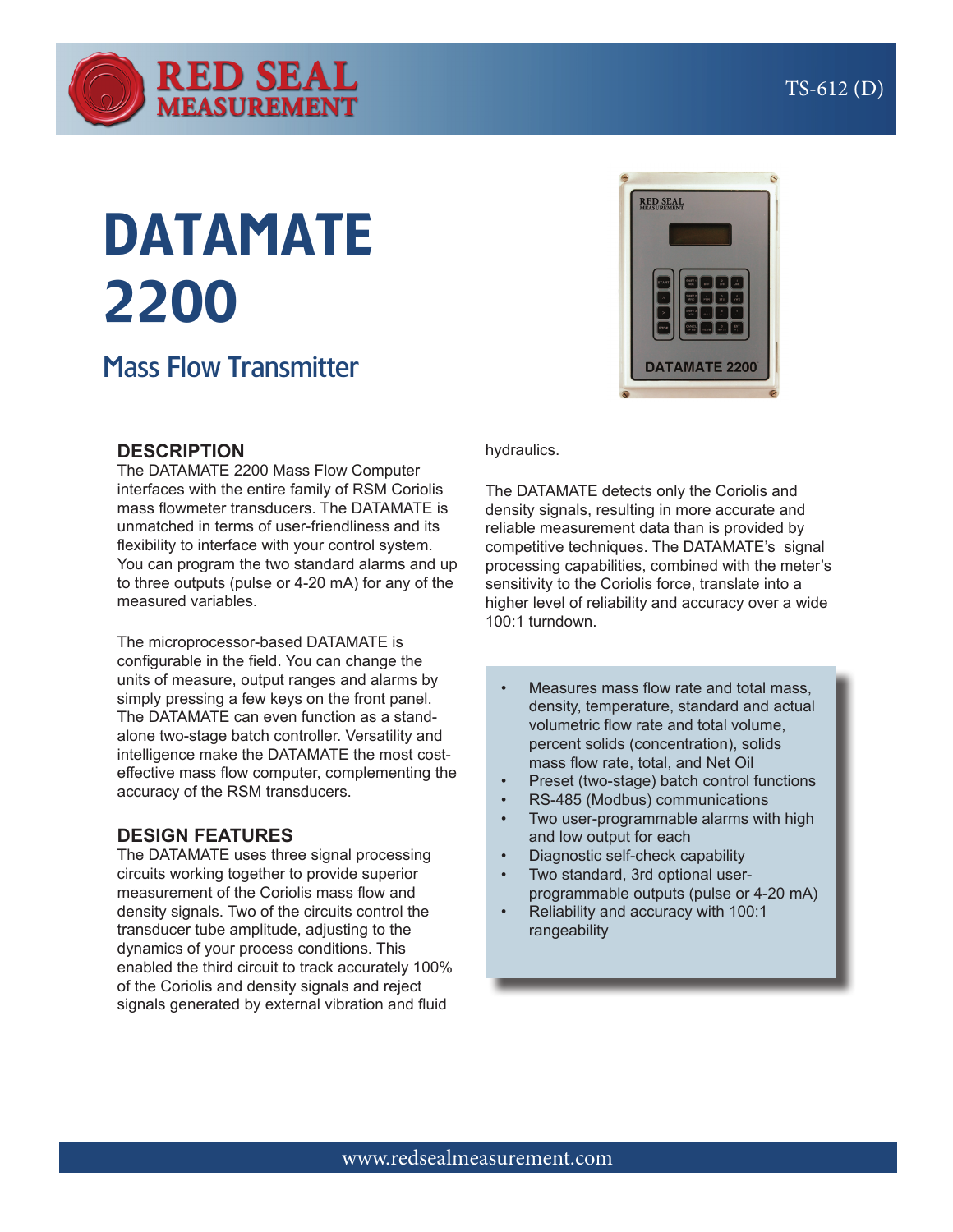# **TRANSMITTER SPECIFICATIONS**

Datamate 2200

| Housing: Standard<br><b>Temperature Limitations</b><br>Housing: Blind<br><b>LCD Display</b><br>Power<br>Max. Length of Signal<br>Cable between transducer & Datamate 2200<br>Hazardous Area Approvals                                                                                                                                                                          | Fiberglass IP66, NEMA 4X<br>-40 to 60C (-40 to 140F)<br>$-20$ to 60C ( $-4$ to 140F)<br>12-36VDC, 115/230 VAC, 50/60 Hz, 20-40VA<br>300m (1000ft) Belden 89892, 8 conductor, 4 shielded twisted pairs<br>CSA - Class I, Div 2, Groups A, B, C, and D<br>Class II, Div 2, Groups E, F, and G<br>Class III                                                                                                                                                                                                                                                                                                                    |
|--------------------------------------------------------------------------------------------------------------------------------------------------------------------------------------------------------------------------------------------------------------------------------------------------------------------------------------------------------------------------------|-----------------------------------------------------------------------------------------------------------------------------------------------------------------------------------------------------------------------------------------------------------------------------------------------------------------------------------------------------------------------------------------------------------------------------------------------------------------------------------------------------------------------------------------------------------------------------------------------------------------------------|
| Operator Interface                                                                                                                                                                                                                                                                                                                                                             | Alphanumeric keypad<br><b>Modbus</b><br><b>RS485 Serial Communications</b>                                                                                                                                                                                                                                                                                                                                                                                                                                                                                                                                                  |
| Configuration (via keypad or Modbus)<br>RS485, NexLink Software                                                                                                                                                                                                                                                                                                                | Display format, engineering units, system constants, scaling factors, output ranges,<br>alarm set points, serial communication<br>parameters, batch presets                                                                                                                                                                                                                                                                                                                                                                                                                                                                 |
| <b>Function commands</b>                                                                                                                                                                                                                                                                                                                                                       | Display, interrogate, run, program, zero, calibrate, reset totalizers, clear alarms, initiate<br>measurement                                                                                                                                                                                                                                                                                                                                                                                                                                                                                                                |
| Local Display<br>Flow Range<br>Density Range<br>Data Retention<br>Fault Diagnosis:<br><b>Blind</b><br><b>LCD Display</b><br>High and Low Alarms<br>Serial Communications<br><b>Digital Communications</b>                                                                                                                                                                      | 4-line, 40-character alphanumeric, displays mass, and volume, flow, flow rate and<br>totals, density, temperature, solids/concentration & solids/conc flow rate complements<br>the RSM Mass Flow Transducer<br>0 to $3.0$ g/cc<br>Battery-backed RAM for 10 years in absence of power<br><b>NexLink Software</b><br>Error Message display and/or alarm outputs<br>Two user-configured, open collector, 50 VDC, and 100mA<br>maximum, programmable for all variables, plus batch total and diagnostics<br>RS-485 selectable: baud rate: 1200, 2400, 4800, 9600, 10800, 12000, 13200 parity,<br>even, odd or none.<br>Modbus, |
| Outputs (Standard)<br><b>Mass Flow Rate</b><br><b>Mass Flow Total</b><br><b>Volume Flow Rate</b><br><b>Volume Total</b><br><b>Standard Volume Flow</b><br>Density<br>Temperature<br><b>Percent Solids/Conc</b><br>Two-stage batch control w/internal relays<br>Two-stage batch control w/optional pilot relays<br>Start/Stop inputs<br>Manufacturer<br>Instrument Model Number | Two 4-20mA, isolated, 1000 ohms load (max)<br>Quadrature Pulse output, two channel 90 degrees out of phase<br>phase 0.0025 to 10,000 Hz Full Scale<br>g, kg, oz, lb, Ton, Spec, in time, units of seconds, minutes or hours<br>g, kg, oz, lb, Ton. Spec<br>cc, li, m3, usgpm, barrels, special<br>cc, li, m3, gal, barrels, special<br>cc, li, m3, usgpm, igpm, bb, special<br>g/cc, lb/ft3, kg/m3, brix, baume, API<br>deg C, deg F<br>$\%$<br>Dual N.O solid state relays, 120 VDC/AC, 100mA<br>Dual N.O solid state relays, 240 VAC, 10A<br><b>Independent Momentary Contact</b><br><b>RSM</b><br>DM2200-XXXXX           |

RSM, Inc. pursues a policy of continuous development and product improvement. The specifications above may thereof be changed without notice.